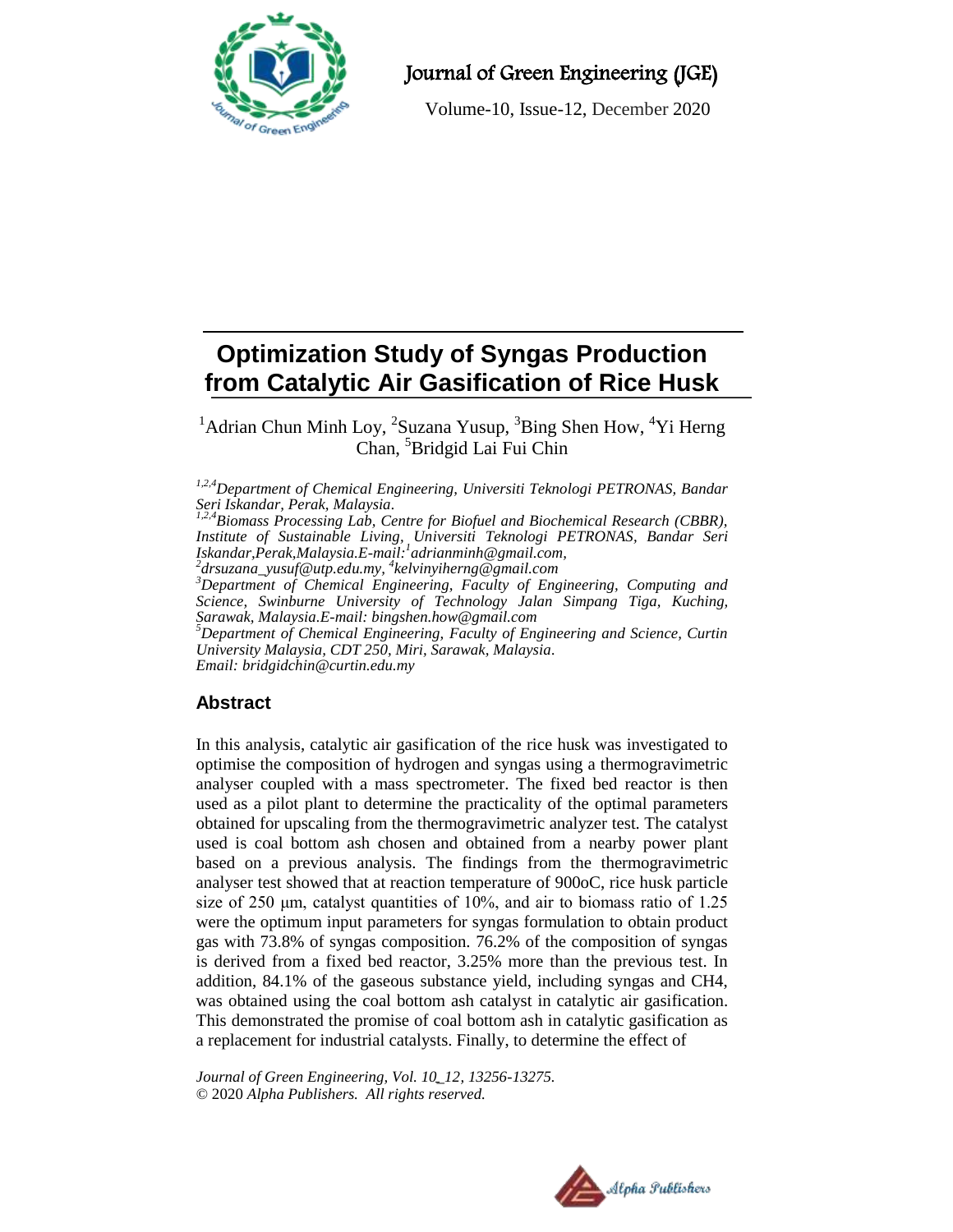temperature, particle size, air to biomass ratio, and coal bottom ash loading on the production of H2 and syngas, the main component analysis was applied. Production of H2 tends to be extremely sensitive to the temperature of the reaction. Meanwhile, there was a positive association between particle size, air to biomass ratio and catalyst loading with CO2 and CH4, but a negative correlation with H2.

**Keywords**: — Catalytic air gasification, Optimization, Syngas production, thermogravimetric analyser, fixed bed reactor.

## **1 Introduction**

Renewable energy has been receiving great attention worldwide as the alternative means of energy resources in response to the mitigation of global energy crisis and sustainability issues, which revolve around the depletion of non-renewable energy sources and the environmental impacts associated with their utilization. One example of the environmental crisis is the greenhouse effect caused by the enormous CO2 releases by the usage of fossil fuels for energy for more than half a century. The gradual shift from heavy dependency on fossil-based energy sources to increasingly established renewable energy technologies is happening over the past two decades [1]. In this context, various initiatives such as enforcement of government policies and provision of incentive schemes in promoting green energies have been implemented in order for renewable energy to penetrate into the current energy production technologies [2]. In common, renewable energy mentions to the generation of non-polluting and sustainable form of energy from natural environmental cycles, such as wind, solar, geothermal, nuclear, hydropower and biomass [3]. Between these renewable energy sources, biomass provides many prospects for conversion to various forms of products, such as biofuels for heat and power generation (bioenergy) and value-added bio-based chemicals [4], [5].

Gasification is one of the biomass thermochemical conversion technologies primarily employed for generation of gaseous fuels [6]. Oxygen and steam had been commonly used by many studies as the gasifying agent working under high temperature gasification mode. This is due to short residence time gives high carbon conversion associated with low tar production. However, gasifier may be vulnerable to corrosion by the slag and if not handled properly, it can cause smelt-water explosions [7]. Thus, air gasification is a better option since it simplifies the gasification process and reducing the costs for operational and maintenance activities, as it is more complex and expensive to attain oxygen via air separation On the other hand, nitrogen content remains inert in the resultant gas for air gasification, where the calorific value is reduced due to dilution of the fuel gas [8].

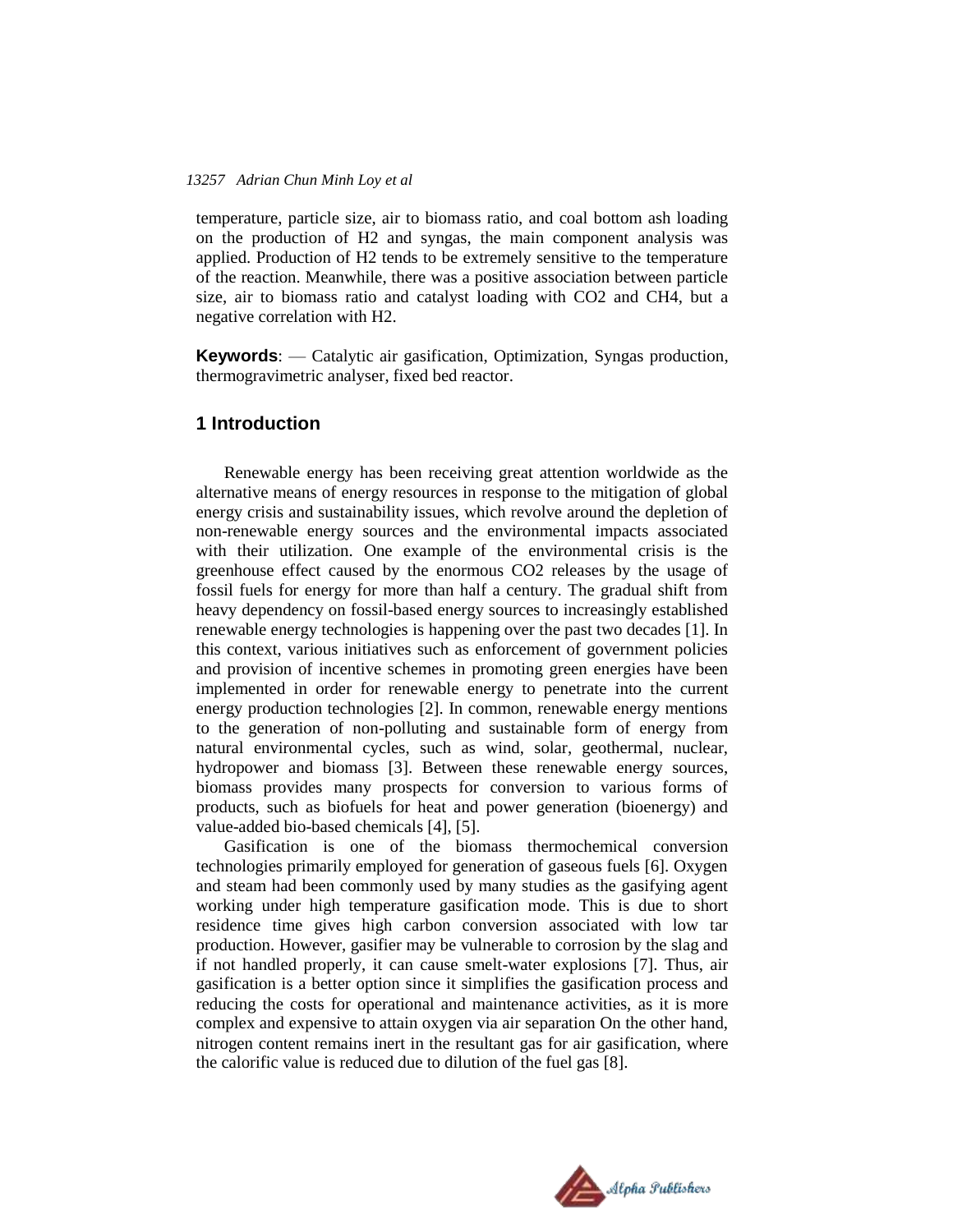Rice husk (RH) is produced as a biomass waste during the grain milling process to separate the husk with 700.7 million tonnes annual global production capacity [9]. This has provided great prospects for its conversion to various types of fuels and products via thermochemical processes. Studies on gasification of RH for syngas production have been reported in the literature. Chen et al. (2015) studied the catalytic gasification of RH with five types of metal-oxide catalyst consisted of iron, cobalt, nickel, copper and zinc supported on γ-Al2O3, and reported that  $ZnO/γ$ -Al2O3 exhibited the highest activity and optimal conditions for syngas production were 800 °C, 0.1 MPa, 7.5% ZnO loading, 240 h-1space velocity and 0.20-0.30 mm biomass particle size[10]. Zhang et al. investigated on how operating conditions affect the composition and distribution of gas products, and composition of tar produced in the rice husk air-gasification using untreated and calcined dolomite as catalyst [11]. Bharath et al. investigated the cogasification in a bubbling fluidized bed gasifier of RH and coal andconcluded that the addition of RH improved the total conversion of carbon, cold gas efficiency and syngas calorific value[12]. Makwana et al. optimized the reaction temperature for non-catalytic gasification of RH and reported the optimum temperature of 790 °C with carbon conversion efficiency of 91.6%, thermal efficiency of 75% and gas yield of 2.7 m3/kg [13]. Zhao et al. researched on the air gasification in a cyclone gasifier of RH to investigate how equivalence ratio influences the temperature profiles, composition of syngas, low heating value, tar content, total conversion of carbon and cold gas efficiency [14]. It was reported that air staged gasification with secondary air ratio of 30% was able to produce syngas with reasonable heating value (4.72 MJ/Nm3) and low tar content (1.85 g/Nm3), respectively. Apart from these optimization studies, gasification of RH has also been investigated in various other aspects. Simulation studies of gasification of RH have also been reported using computational fluid dynamics (CFD) models to verify and predict the gasification behaviours [15], [16]. In terms of process development and economic feasibility of gasification of RH, [17] and [18] had reported the exergy analysis and techno-economic analysis of RH gasification process. Alas, the application of chemometric modelling techniques such as artificial neuron principal component analysis (PCA) in identify the correlation of response variables in gasification for syngas production is still lacking in literature [19], [20].

Hence, this study aims to investigate the significance of the parameters or response variables using various tools included TGA-MS, Fixed-batch Gasifier, and PCA. The effects of four parameters, which are reaction temperature, biomass particle size, catalyst loading and air to biomass ratio on the syngas composition from air gasification of rice husk are investigated using TGA-MS and reported. Besides, the optimum conditions of the air gasification obtained in the TGA-MS study was applied in a Fixed-batch

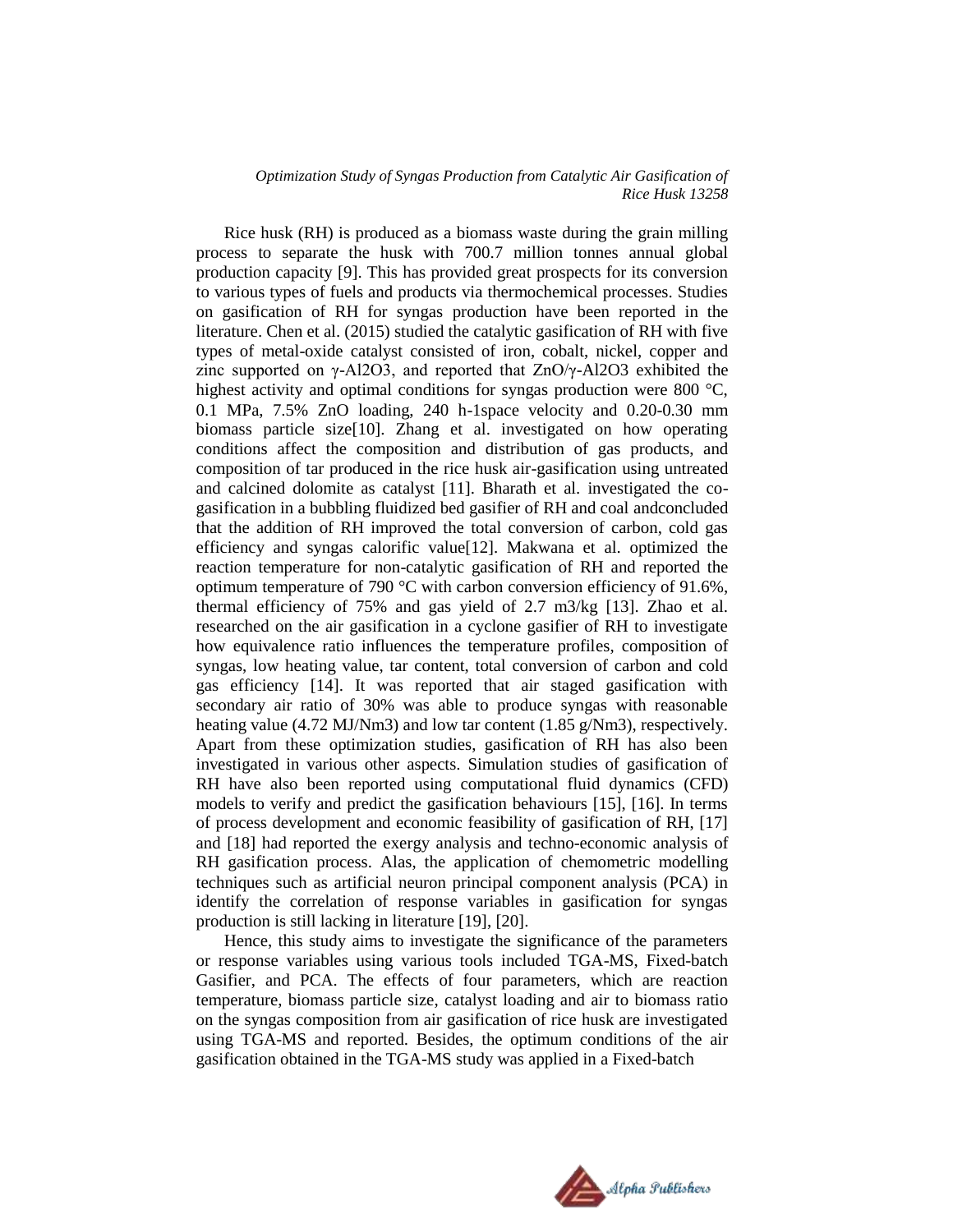gasifier to further confirm the catalytic effect of coal bottom ash (CBA) and to test the ability in bench scale application for future.

## **2 Materials and Methods**

#### *2.1 Sample and Catalyst Preparation*

The RH feedstock was gathered from a rice mill owned by BERNAS, Malaysia. The RH was sun-dried for a period of 36-48 h before it was pulverized to 250-1000 μm different particle sizes. The characteristics of RH was presented in Table 1. The thermogravimetric analyzer EXSTAR TGA/DTA 6300 (Seiko Instrument Inc., Japan) was used to perform the proximate analysis in determining the ash content (AC), volatile matter (VM), and moisture content (MC). The weight percentage of the fixed carbon (FC) was calculated as in (1). Meanwhile, LECO CHNS-932 (LECO Corporation, USA) ultimate elemental analyser was used to perform the ultimate analysis to understand the amount of element C, H, N, O, and S in RH. This is a continuation study of earlier literature in which the catalyst chosen was CBA [21]. The CBA was provided by a power plant owned by Tenaga Nasional Berhad (TNB) in Seri Manjung, Perak, Malaysia and it was sieved to <50 μm particle size to enhance the diffusion rate between reactant and catalysts.

FC (
$$
\% = 100 - MC
$$
 ( $\%) - VM$  ( $\%) - AC$  ( $\%)$ ) (1)

## *2.2 Experimental Procedure*

### *2.2.1 TGA-MS Setup*

The thermogravimetric analyzer (EXSTAR TG/DTA 6300) was used to carry out the gasification process and the composition of gas produced was assessed with a mass spectrometer connected. The RH sample and CBA catalyst were added into a ceramic crucible and inserted into the TGA equipment under N2 environment according to the design array shown in Table 2. The levels of the variables are determined based on study by Shahbaz et al. (2017) [22]. A continuous nitrogen flow of 100 ml/min was introduced and kept for 10 mins at temperature of 50 ˚C to purge the pyrolysis zone, preventing unwanted sample oxidation. Then, the air supplied as gasifying agent wasintroduced into the system at flowrate of 100 ml/min. All the samples were heated to the desired temperatures, as in Table 2, with 50 ˚C/min heating rate and retained constant for 10 mins to confirm the completion of the gasification process [23].

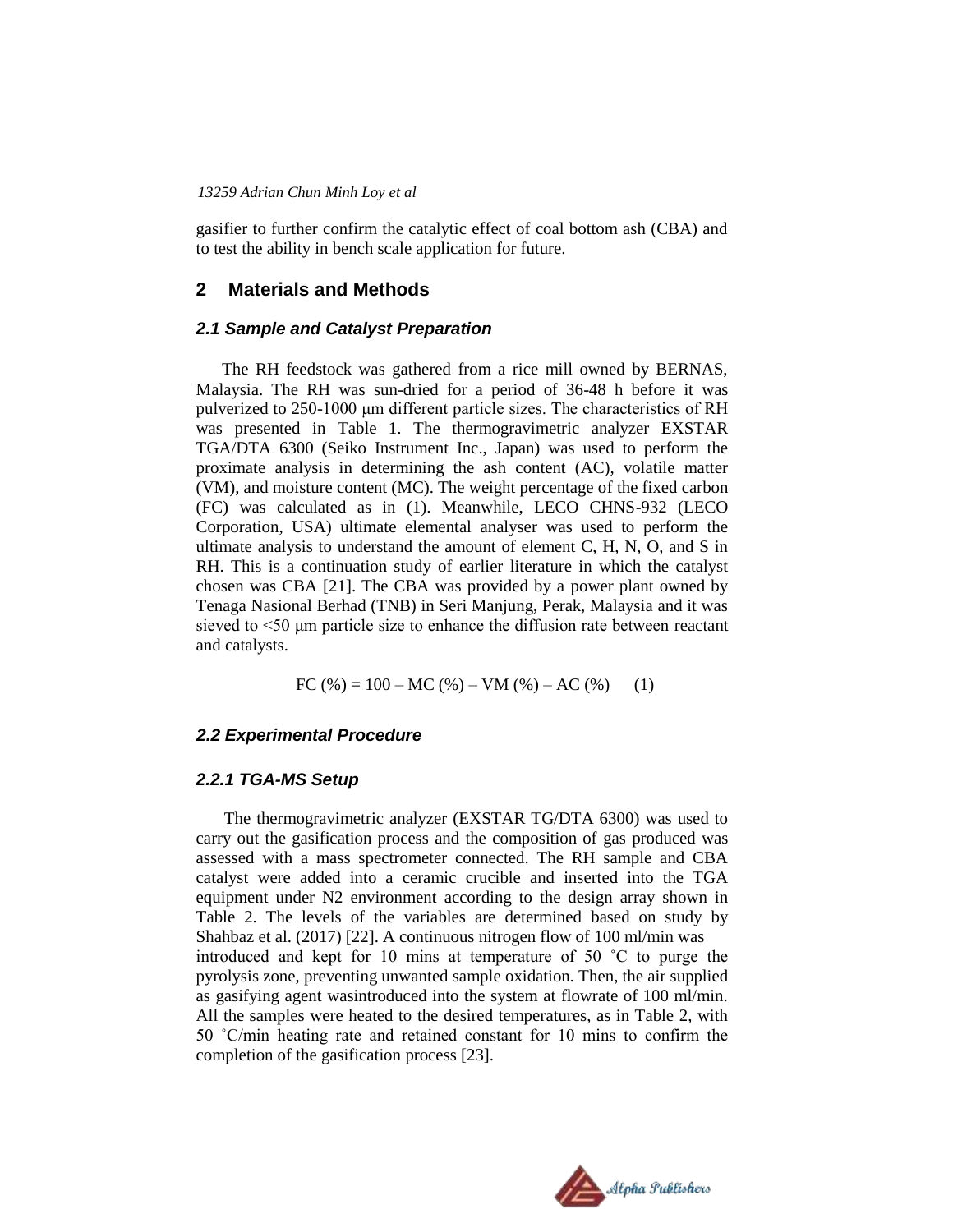## *2.2.2 Fixed-batch Gasifier Setup*

The catalytic in-situ gasification setup consists of electrical vertical split tube furnace, gasifier unit and a liquid collecting unit. 10 g of RH along with the pre-determined CBA catalysts were mixed well and introduced into the gasifier unit. The thermocouple set was introduced into the gasifier to measure the reaction temperature. The gasifier unit is purged with a continuous flow of N2 at 100 ml per min for 10 mins. Then, the airwas supplied at 100 ml per min as gasifying agent into the system at flowrate of 100 ml/min [24].

| <b>Characteristic</b>          | Weight percent $(\% )$ |  |  |  |  |
|--------------------------------|------------------------|--|--|--|--|
| Proximate analysis (dry basis) |                        |  |  |  |  |
| Moisture                       | 5.56                   |  |  |  |  |
| Volatile matter                | 57.55                  |  |  |  |  |
| Ash                            | 14.68                  |  |  |  |  |
| Fixed carbon (by difference)   | 22.21                  |  |  |  |  |
| Ultimate analysis (dry basis)  |                        |  |  |  |  |
|                                | 38.47                  |  |  |  |  |
| H                              | 5.75                   |  |  |  |  |
| S                              | < 0.01                 |  |  |  |  |
| N                              | 1.68                   |  |  |  |  |
| by difference)                 | 54.09                  |  |  |  |  |

**Table 1** Proximate and Ultimate Analysis Of Rice Husk

The reactor was left to return to room temperature after the completion of the gasification, before performing the product analysis. The gaseous product was collected using a gas bag and analysed through gas chromatography (Model: Clarus 500; Make: Perkin Elmer, USA) coupled with flame ionization detector (FID).

| Table 2 Design Array with Input Variables |  |  |  |  |
|-------------------------------------------|--|--|--|--|
|-------------------------------------------|--|--|--|--|

| Variable             | Unit   | Level |      |      |      |  |
|----------------------|--------|-------|------|------|------|--|
|                      |        |       |      |      |      |  |
| Reaction temperature | °∩     | 600   | 700  | 800  | 900  |  |
| Particle size of RH  | um     | 250   | 500  | 750  | 1000 |  |
| Amount of catalyst   | $wt\%$ | 2.5   | 5.0  | 7.5  | 10.0 |  |
| Air to biomass ratio |        | 0.00  | 1.25 | 1.50 | 175  |  |

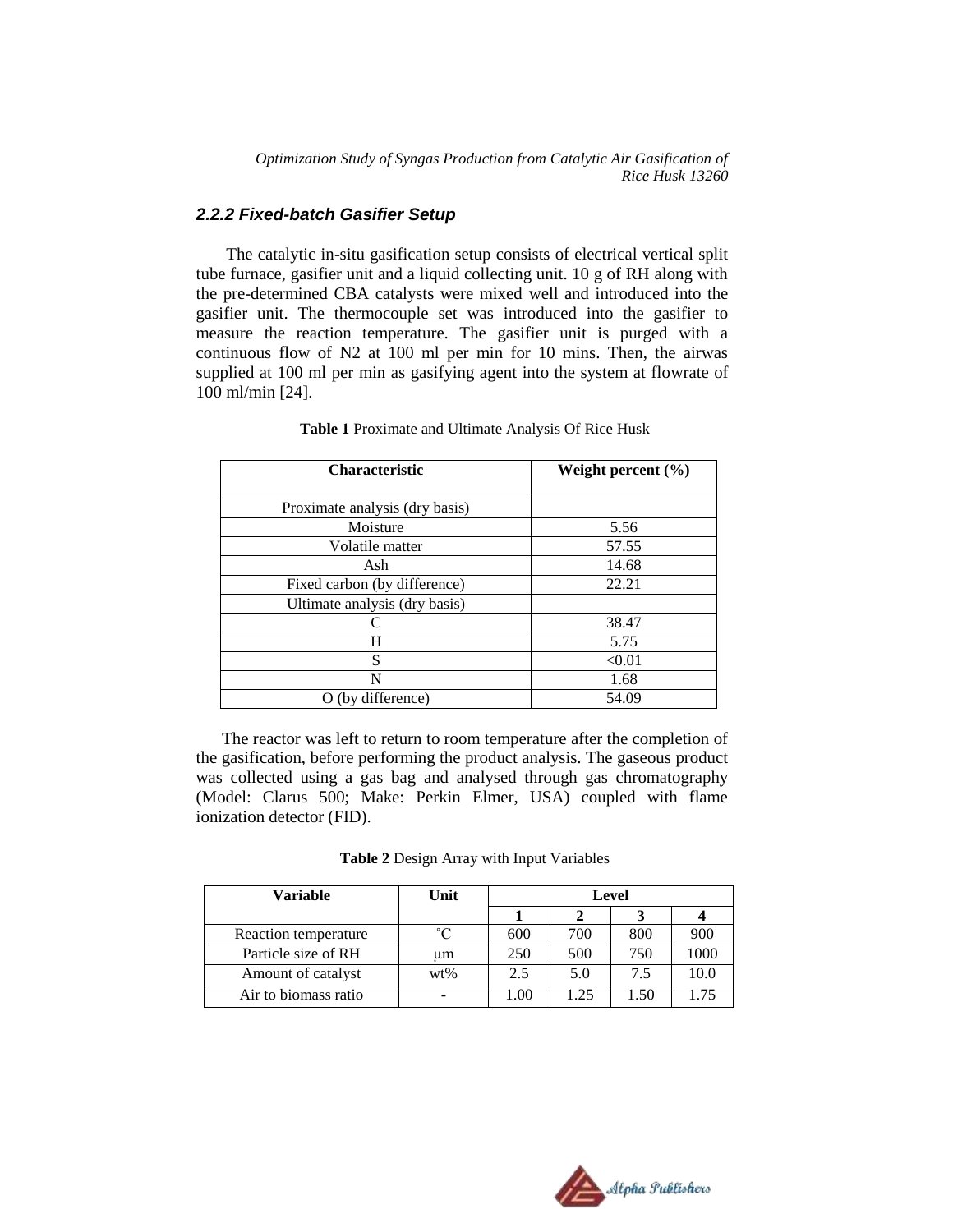### *2.3 Principal Component Analysis*

Principal component analysis (PCA) is an analytical method that is designed for multivariate structure analysis [24]. It can shrink the sizes of a huge data set which consists of a large number of correlated variables while maintaining minimal data loss [25]. This can be achieved by transforming the initial corresponding variables into a new set of non-related variables which are noted as principal components (PC). It is commonly used to investigate degree of influences of the manipulated variables on the responding variables [26], [27]. In this work, PCA is applied to determine the influence of various operating parameters, including those in Table 2, on the product gas composition.

In obtaining PCs, eigenvector-eigenvalue problem as in (2) is used, where C refers to the correlation matrix that encompasses the correlation between each variable, as in (3), while v and  $\lambda$  refer to the eigenvector and eigenvalue respectively. It is worthy to note that largest  $\lambda$  always correspondedto the first PC (or PC1), followed by the PC2, and so on. This indicates that PC1 holdsmost of the total data variance followed by PC2, and so forth [26].VARa and VARb denote the comparative variables a and b respectively.VARa and VARb are the mean of the respective variables, while the standard deviation of these variables are noted as  $\sigma VARa$  and σVARb.

$$
CV = \lambda V \tag{2}
$$

$$
\text{Correlation}(\text{VAR}_a, \text{VAR}_b) = \frac{1}{n-1} \sum_{1}^{n} \left( \frac{\text{VAR}_a - \overline{\text{VAR}}_a}{\sigma_{\text{VAR}_a}} \right) \left( \frac{\text{VAR}_b - \overline{\text{VAR}}_b}{\sigma_{\text{VAR}_b}} \right) \tag{3}
$$

In order to obtainsufficient data significance and minimal data loss, a screen plot method with a threshold cut (i.e., minimum cumulative variance) of 90 % is opted [27]. It is expressed as in (4).The data set can now be transformed into new factor score set by using (5), where S refers to the normalised data matrix. Note that in this matrix, the original data is normalised to the standard score

Cumulative Variance
$$
\geq 90\%
$$
 (4)

.

Factor Score = 
$$
S v
$$
 (5)

Since PCs consist of convex combinationsamong initial variables, it is necessary to quantify the loading between initial variables and PCs,as well as their respective contribution rate, via (6) and (7) respectively. Y refers to the projection matrix, and e denotes the eigenvector assigned to each PC. In general, variable that contributes the most is the most influencing variable to that PC [28].

$$
\mathbf{Y} = \sqrt{\lambda} \cdot \mathbf{v} \tag{6}
$$

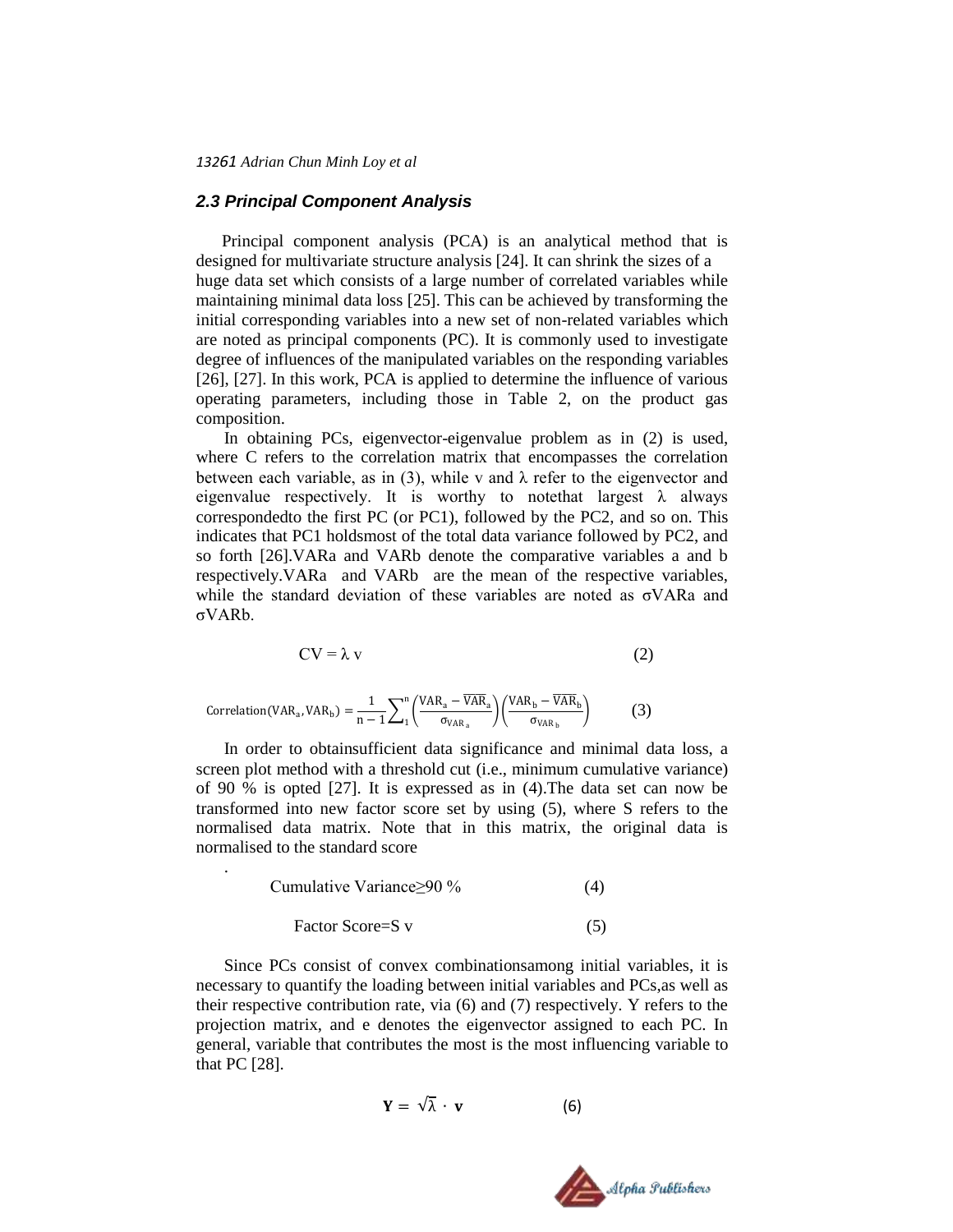Contribution =  $|e| / \Sigma |e| \times 100$  (7)

## **3 Results and Discussion**

#### *3.1 Effect of Different Reaction Temperature*

Fig. 1 illustrates the results of effect of reaction temperature. It is found that the H2 composition rises with temperature, from 17.2 to 28.2 vol%. As predicted, the rising temperature lead to a higher gas yield, and a lesser tar and solid residues, which possibly caused by the further cracking of liquids and char with the gasifying medium. The rise in syngas composition from 67.2 to 73.8 vol% at temperature from 600 to 900 ˚C can be explained

through several reasons like larger production of gaseous in initial gasification step with faster rate at high temperature or the evolution of gaseous through endothermal char gasification reaction is highly favorable to higher temperature [28]. The temperature elevation was found to promote the H2 formation with a significant decrease of CH4 from 16.4 to

7.1 vol%. The endothermic reactions of dry reforming of hydrocarbon (R1), methanations  $(R2-3)$ , water gas reactions $(R4-5)$  and water gas shift reaction (R6) showed a positive result in the syngas composition with increasing temperature, in align with the Le-Chatelier's principle. Besides, R6 commonly present in gasification process when there is presence of water vapor in air. This creates a homogeneous phase to promote the H2 yield by reacting the CO2 produced[29]. This statement was supported with the change in composition of CO2, in which when temperature elevated from 600 to 900 ˚C the CO2 decreased from 36.9 to 19.1 vol%.



Figure.1 Effect of reaction temperature on gas composition (Reaction condition: particle size of biomass =  $250 \mu m$ , amount of catalyst =  $10 \text{ wt\%}$  and air to biomass ratio  $= 1.25$ 

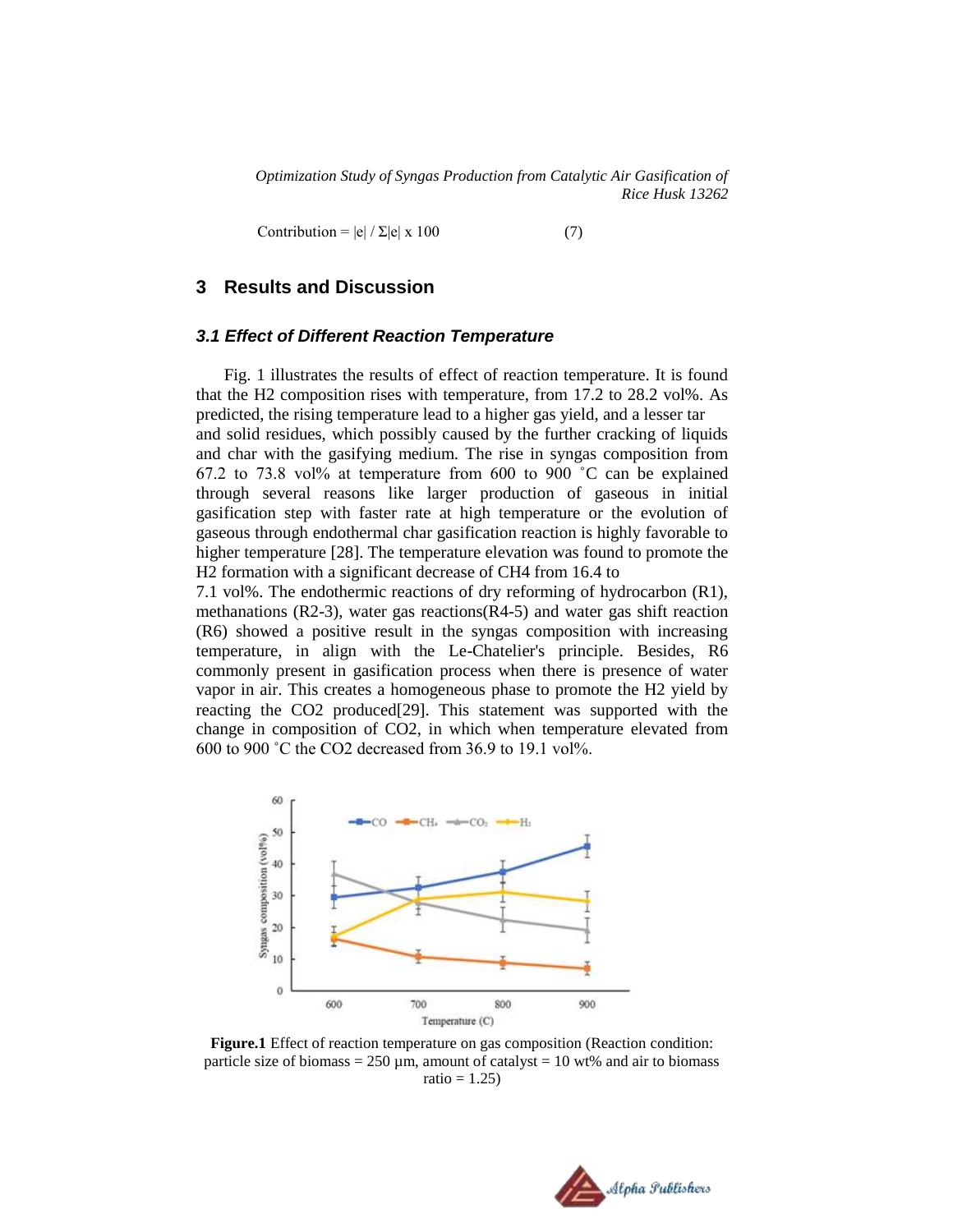

**Figure.2** Effect of particle size of RH on gas composition (Reaction condition: reaction temperature: 900 °C, amount of catalyst = 10 wt% and air to biomass ratio = 1.25)

- $CH4 + CO2 \leftrightarrow 2CO + 2H2$  (R1)
- $CH4 + H2O \leftrightarrow CO + 3H2$  (R2)
- $CO2 + 4H2 \leftrightarrow CH4 + 2H2O$  (R3)
- $C + H2O \leftrightarrow CO + H2$  (R4)
- $C + 2H2O \leftrightarrow CO2 + 2H2$  (R5)

$$
CO + H2O \leftrightarrow CO2 + H2 \tag{R6}
$$

## *3.2 Effect of Different Particle Size of Biomass*

Fig. 2 illustrates the syngas composition performance for RH at different particle size as in Table 2. It is found that the syngas production clearly increased with decreased particle size. This trend can be explained through mass transfer and diffusion study. With increasing particle size comes with increasing mass diffusion resistances, thus it is harder for the produced gases to diffuse out from inside the particle. It is also noted that with larger particle size, the smaller is the total surface area available for the gasification to occur, which also contributed on the decreasing syngas production at larger particle size. Moreover, large particles are difficult to be captured by fluidizing gas and thus, the reactions such as dry reforming of hydrocarbon and methanation take longer time to be achieved [30].

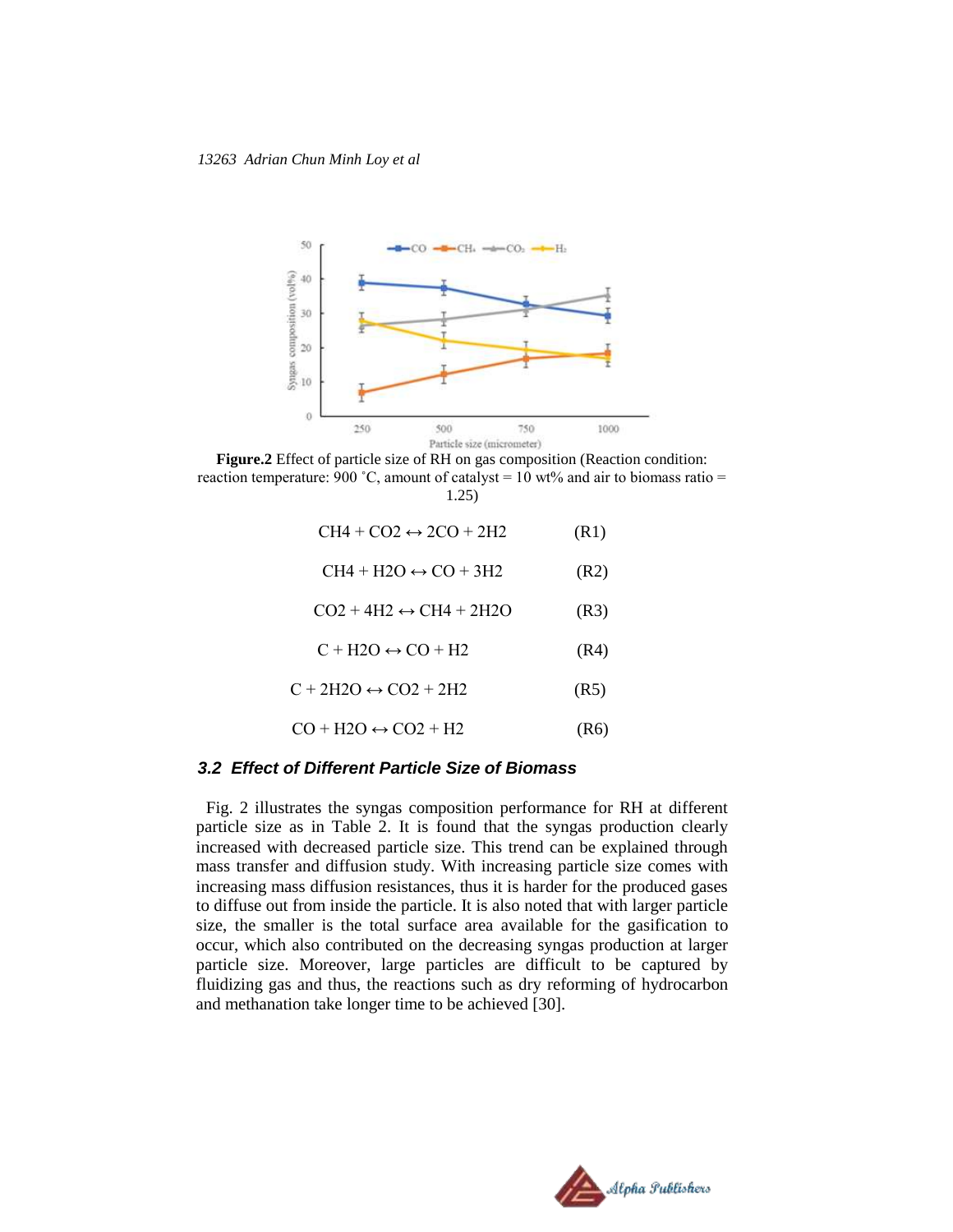## *3.3 Effect of Amount of Catalyst on Syngas Composition*

Fig. 3 illustrates the effect of amount of catalyst on syngas production. It can be seen that the amount of catalyst is directly proportional to the syngas composition. As the amount of catalyst increased from 2.5 to 10 wt%, the syngas composition also increased from 66.7 to 73.8 vol%, but the CO2 composition had reduced from 26.4 to 19.1 vol%. This improved the syngas production, resembling impregnated metal catalysts. In a similar study, Chen et al. (2016) has found that the concentration of CO2is reduced but concentration of H2 is increased with the CaO impregnation in Fe/CaO catalyst via reduction and carbonation reactions (R7-8) [31]. The symbol "Me" in R7 refers to metal elements. This phenomenon is seen in this study, where the concentration of CO2 was decreases up to 7.3 vol% when the amount of catalyst raised from 2.5 to 10 wt%.

Furthermore, the increasing CO concentration (up to 6.7 vol%) and the decreased in CO2 as the amount of catalyst in CBA increased can be due to the Boudourad reaction as shown in R9. Moreover, it can be observed that the CH4 composition was almost similar regardless the addition of catalyst. Similar observation has been reported in previous study, in which catalyst has less attributed to the conversion of CH4 [32].

- $nH2 + MemOn \leftrightarrow mMe + nH2O$  (R7)
- $CaO + CO2 \rightarrow CaCO3$  (R8)
- $CO2 + C \leftrightarrow 2CO$  (R9)



**Fig. 3** Effect of amount of catalyst on gas composition (Reaction condition: reaction temperature: 900 °C, particle size of RH = 250  $\mu$ m and air to biomass ratio = 1.25)

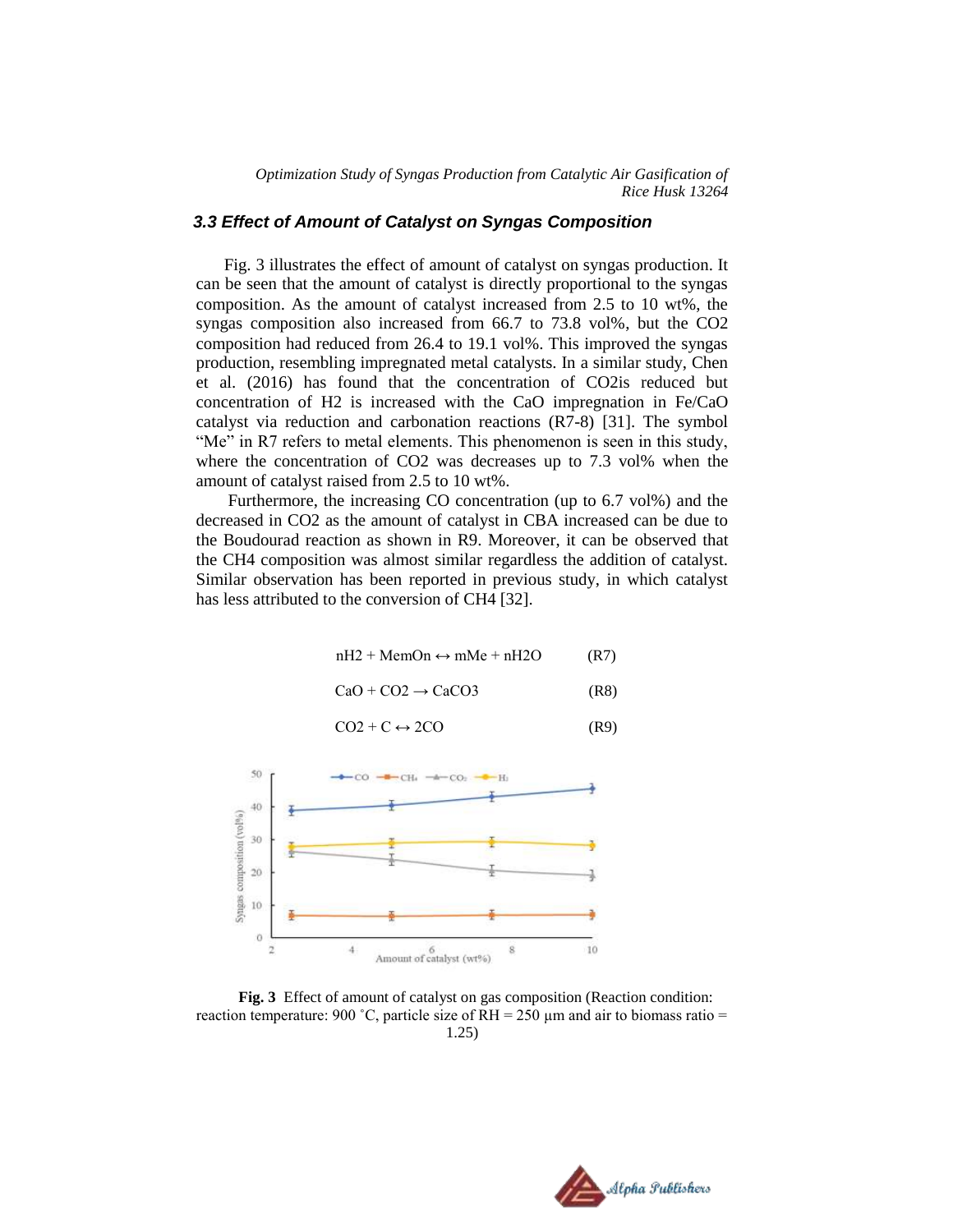#### *3.4 Effect of Air to Biomass Ratio on Syngas Composition*

Fig. 4 demonstrates how the ratio of air to biomass affects syngas composition in gasification. The oxygen content in the air is approximately 21 %. There are two trends that can be observed in Fig. 4, in which H2 and CO content firstly increased and then followed by decrement as air to biomass ratio increased. Similar trend is reported in previous study when they studied the H2 production performance from air gasification of agriculture waste [33]. The air to biomass ratio is not only portrays the quantity of oxygen inserted to the gasifier but also plays a role in the gasification temperature under auto thermal operation condition. The higher the air to biomass ratio means the higher the gasification temperature, in which the gasification process is accelerated due to increased oxygen content, subsequently enhance the purity of the product to a certain extend [33]. Thus, two opposing factors of air to biomass ratio are both influencing the composition of the gas. The results showed that as the air to biomass ratio increased from 1 to 1.25, more heat is released to enhance the tar cracking secondary reaction, resulting in increasing H2 and CO. However, excess of air as gasifying agent would promote the oxidation of CO to CO2. Therefore, the CO2 composition increased associated with a significant dropped in CO composition. Furthermore, the CH4 had shown significant increasing trend due to intensification of the CH4 combustion; in which large number of gaseous and combustion reactions retards methanation reaction.



**Fig. 4** Effect of air to biomass ratio on gas composition (Reaction condition: reaction temperature: 900 °C, particle size of RH = 250  $\mu$ m and amount of catalyst= 10 wt%)

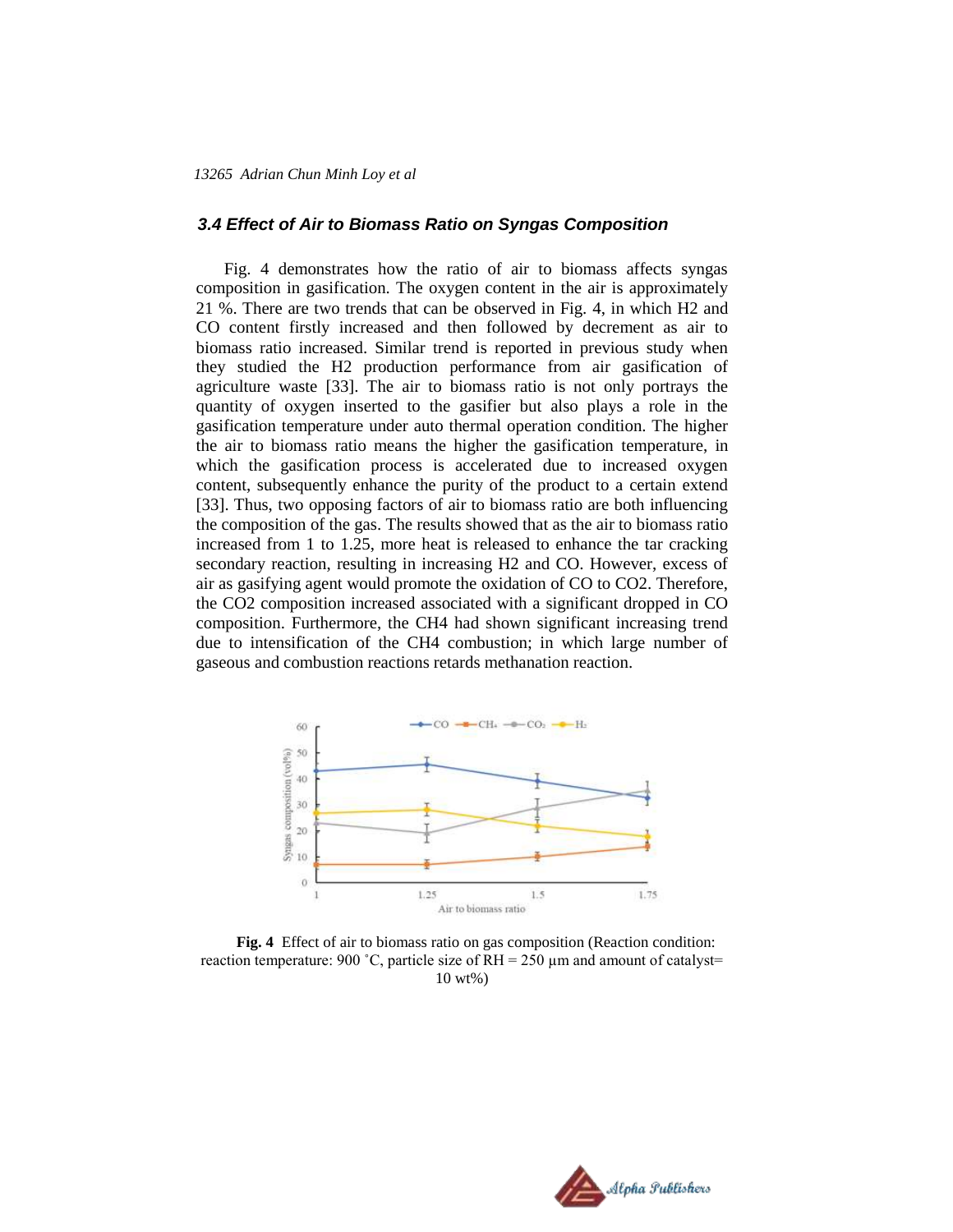## *3.5 Syngas Compositions Obtained Using Fixed Bed Reactor*

Fig. 5 shows the comparative results of gaseous products obtained from TGA-MS and fixed bed reactor. The syngas composition obtained in catalytic air gasification using the fixed bed reactor was 3.25 % higher than TGA-MS. Besides, the solid, liquid, and gaseous yields obtained using the fixed bed reactor were 6.2 wt%, 9.7 wt% and 84.1 wt%, respectively. Table 3 shows that CBA is a potential candidate for replacing the commercial catalysts in catalytic gasification process. For instance, the syngas composition obtained in the present study using CBA as catalyst is 8.18% higher than previous literature reported [34].



**Figure. 5** Gaseous products obtained from TGA-MS and Fixed bed reactor.

## *3.6 Principal Component Analysis Results*

The computed PC has been applied on the sample description shown in Table 4, and the screen plot is generated as shown in Fig. 6. The PCs are sorted by descending eigenvalue, and then the cumulative eigenvalue (also cumulative variance) is plotted. From the figure, it is clearly seen that there is a significant drop of eigenvalue between PC1 and PC2. This indicates that the first PC has highest influences on the initial data set. However, Fig. 6 shows that the criteria of having 90% minimum cumulative variance can only be achieved if the first four PCs are considered. Therefore, four PCs are satisfactory for this work[36][37][38].

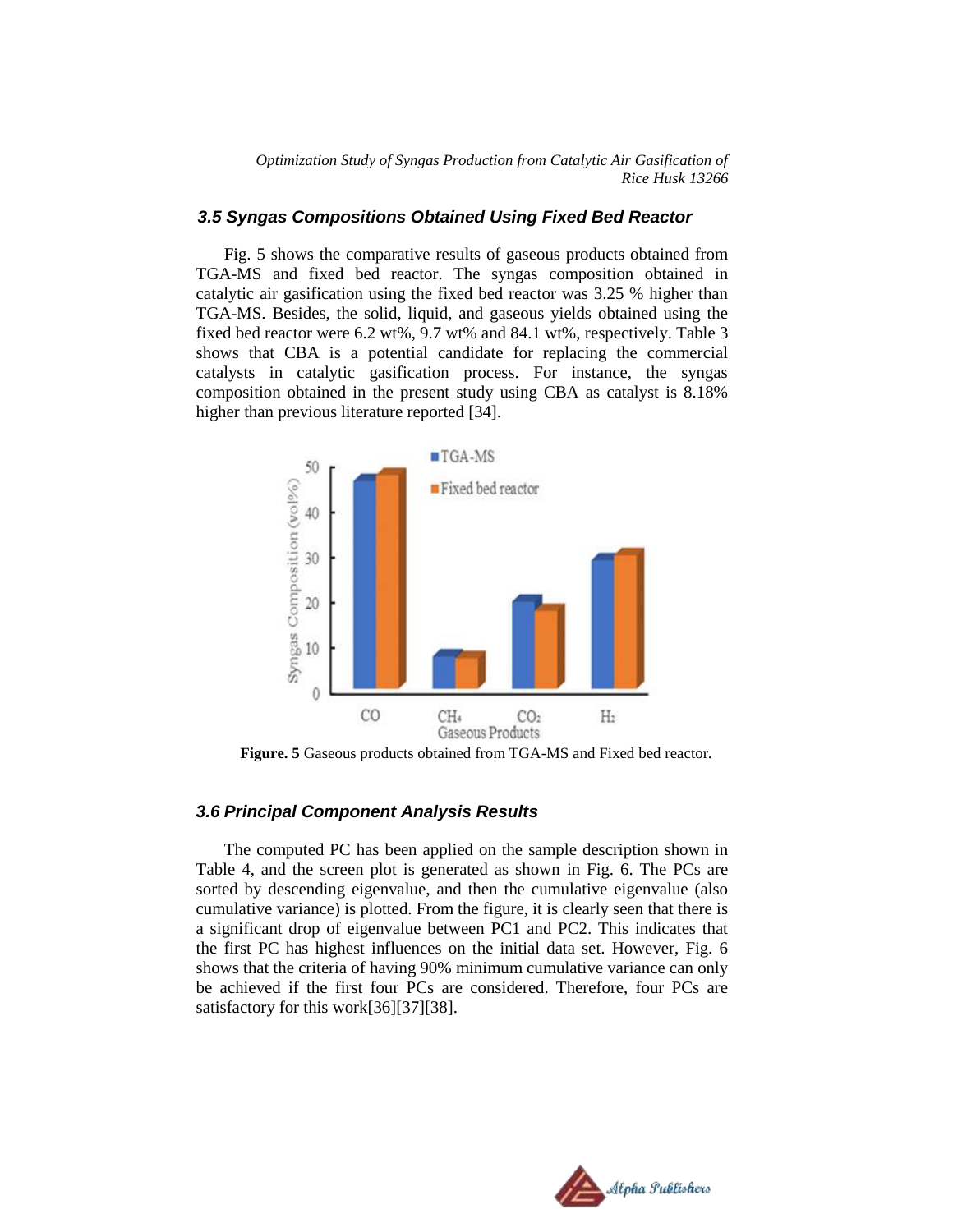This contradiction is mainly due to the variation of each parameter, further validated by the contribution chart in Fig. 7. From the figure, it shows that all the corresponding variables contribute significantly in PC1, while its contribution on other PCs is very insignificant  $(< 5\%$ ). From PC2 onwards, the PCs are mainly contributed by the variation on the input parameters (i.e., temperature, biomass particle size, catalyst loading and air-to-biomass ratio). In other words, this further confirm the former assumption. Thus, PC1 is the critical PC that required further analysis.



**Figure. 6** Screen plot of principal components.

| Table 3 Previous Literature On Syngas Production From Rice Husk Through |  |
|-------------------------------------------------------------------------|--|
| <b>Gasification Process</b>                                             |  |

| <b>Optimum</b> conditions                  | <b>Catalyst</b>                              | <b>Gasifying agent</b> | <b>Findings</b>          | <b>Reference</b> |
|--------------------------------------------|----------------------------------------------|------------------------|--------------------------|------------------|
|                                            |                                              |                        |                          |                  |
| Temperature: 800 °C                        | $ZnO/\gamma$ -Al <sub>2</sub> O <sub>3</sub> | CO <sub>2</sub>        | $CO$ content: $22.1$ wt% | $[10]$           |
| Pressure: 0.1 MPa                          |                                              |                        |                          |                  |
| Catalyst loading: 7.5%                     |                                              |                        |                          |                  |
| Space velocity: $240 h^{-1}$               |                                              |                        |                          |                  |
| Particle size: 0.20-0.30 mm                |                                              |                        |                          |                  |
| Temperature: 790 °C                        | ÷                                            | Air                    | $H_2$ content: 14wt%     | $[13]$           |
| Particle size: width $= 0.8-1$ mm,         |                                              |                        | CO content: 7wt%         |                  |
| length = $3-5$ mm                          |                                              |                        | Gas yield: 1.8-2.7       |                  |
| Biomass feed rate: 30-32 kg/h              |                                              |                        | $Nm^3/kg$                |                  |
| Air flow rate: $43.0 \text{ m}^3/\text{h}$ |                                              |                        |                          |                  |
| Stoichiometric ratio: 0.3                  |                                              |                        |                          |                  |
| Temperature: $900^{\circ}$ C               | Ni/RHC                                       | $\overline{a}$         | $H_2$ + CO content:      | $[34]$           |
| Biomass feed: 50g                          |                                              |                        | 69.96 wt%                |                  |
|                                            |                                              |                        | Gas yield: 53.9 wt%      |                  |
|                                            |                                              |                        |                          |                  |
| Temperature: 800 °C                        | nano-NiO/ $\gamma$ -                         | Air-steam              | $H2$ content: 48.7wt%    | $[35]$           |
| Steam/biomass ratio: 1.33                  | $Al_2O_3$                                    |                        | CO content: 25.2wt%      |                  |
| Equivalence ratio: 0.22                    |                                              |                        | Gas yield: 2.35          |                  |
|                                            |                                              |                        | $Nm^3/kg$                |                  |
|                                            |                                              |                        |                          |                  |
|                                            |                                              |                        |                          |                  |
| Temperature: 900 °C                        | Coal bottom ash                              | Air                    | $H2$ content: 48.7%      | Present          |
| Air/biomass ratio: 1.25, Particle size     |                                              |                        | CO content: 25.2 %       | work             |
| $<$ 250 µm                                 |                                              |                        | Gas yield: 84.1 wt%      |                  |

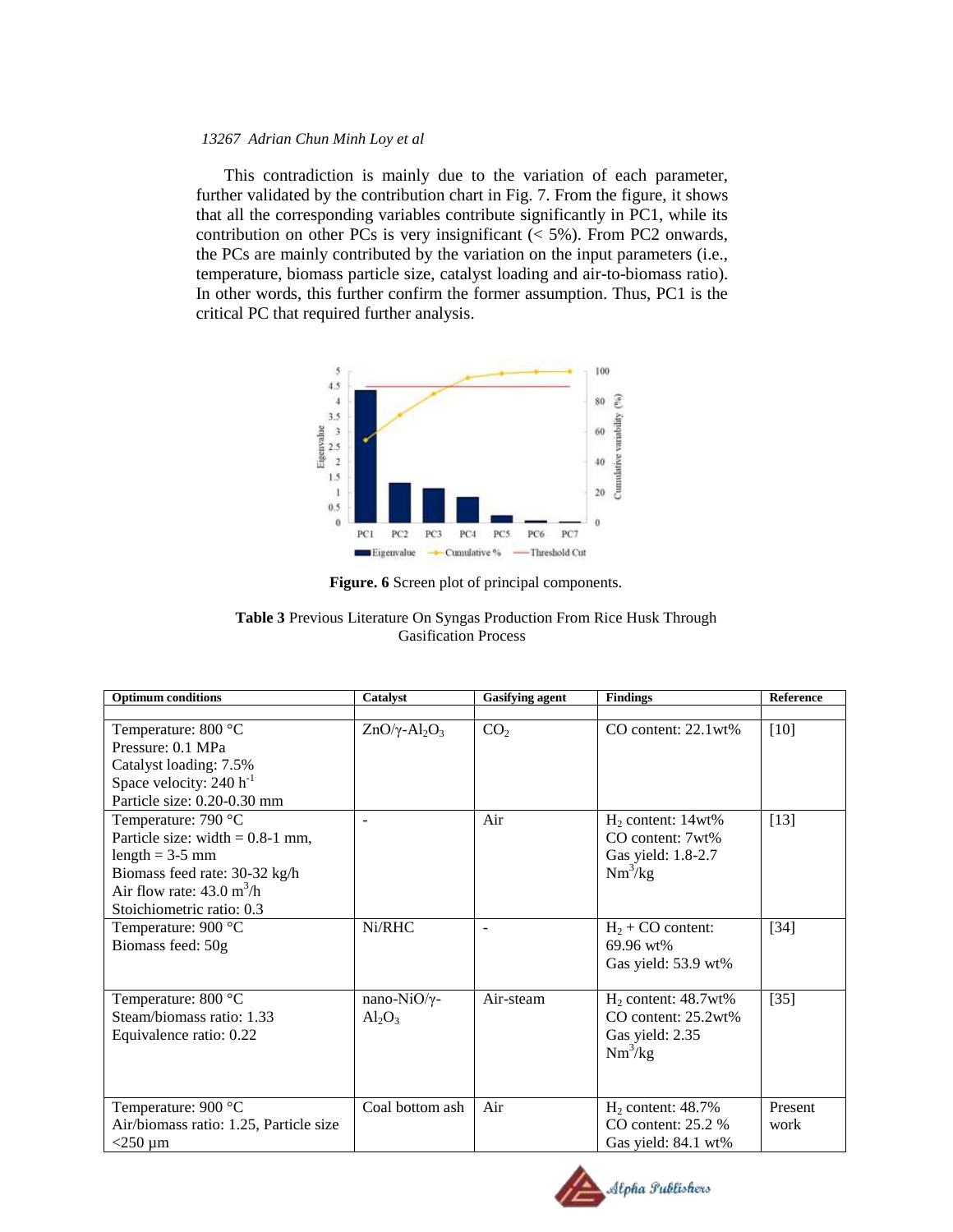| <b>Sample ID</b> |                                    |                                     | <b>Parameters</b>                       |                                       |  |      |                 | <b>Syngas</b><br>Composition $(\% )$ |      |      |
|------------------|------------------------------------|-------------------------------------|-----------------------------------------|---------------------------------------|--|------|-----------------|--------------------------------------|------|------|
|                  | <b>Temp</b><br>eratu<br>re<br>(°C) | Partic<br>le<br><b>Size</b><br>(mm) | Catal<br>yst<br>Load<br>$\frac{6}{6}wt$ | Air to<br>bioma<br><b>SS</b><br>ratio |  | CO   | CH <sub>4</sub> |                                      | CO,  | Н,   |
| S1               | 600                                | 250                                 | 10.0                                    | 1.25                                  |  | 29.5 | 16.4            |                                      | 36.9 | 17.2 |
| S <sub>2</sub>   | 700                                | 250                                 | 10.0                                    | 1.25                                  |  | 32.5 | 10.8            |                                      | 27.8 | 28.9 |
| S <sub>3</sub>   | 800                                | 250                                 | 10.0                                    | 1.25                                  |  | 37.5 | 8.9             |                                      | 22.4 | 31.2 |
| S4               | 900                                | 250                                 | 10.0                                    | 1.25                                  |  | 45.6 | 7.1             |                                      | 19.1 | 28.2 |
| S5               | 900                                | 1000                                | 10.0                                    | 1.25                                  |  | 29.3 | 18.4            |                                      | 35.4 | 16.9 |
| S6               | 900                                | 750                                 | 10.0                                    | 1.25                                  |  | 32.7 | 16.8            |                                      | 31.1 | 19.4 |
| S7               | 900                                | 500                                 | 10.0                                    | 1.25                                  |  | 37.4 | 12.2            |                                      | 28.3 | 22.1 |
| S8               | 900                                | 250                                 | 2.5                                     | 1.25                                  |  | 38.9 | 6.9             |                                      | 26.4 | 27.8 |
| S9               | 900                                | 250                                 | 5.0                                     | 1.25                                  |  | 40.5 | 6.7             |                                      | 23.9 | 28.9 |
| S <sub>10</sub>  | 900                                | 250                                 | 7.5                                     | 1.25                                  |  | 43.7 | 6.4             |                                      | 20.6 | 29.3 |
| S <sub>11</sub>  | 900                                | 250                                 | 10.0                                    | 1.00                                  |  | 43.1 | 7.0             |                                      | 23.0 | 26.9 |
| S12              | 900                                | 250                                 | 10.0                                    | 1.50                                  |  | 39.2 | 10.1            |                                      | 28.8 | 21.9 |
| S13              | 900                                | 250                                 | 10.0                                    | 1.75                                  |  | 32.7 | 14.0            |                                      | 35.5 | 17.8 |

**Table 4** Sample Description Of The Results



**Figure. 7** Contribution rate of each variable on the PCs.

From the factor score diagram as shown in Fig. 8, it can be clearly seen that samples S4, S8, S9 and S10 are all clustered together. This indicates that the effect of using different catalyst loading is comparatively insignificant as compared to other parameters, as only catalyst loading is differed between those samples. It can also be seen through Fig. 8, as the contribution rate of catalyst loading on PC1 up to PC3 is very insignificant  $(< 6\%$ ).

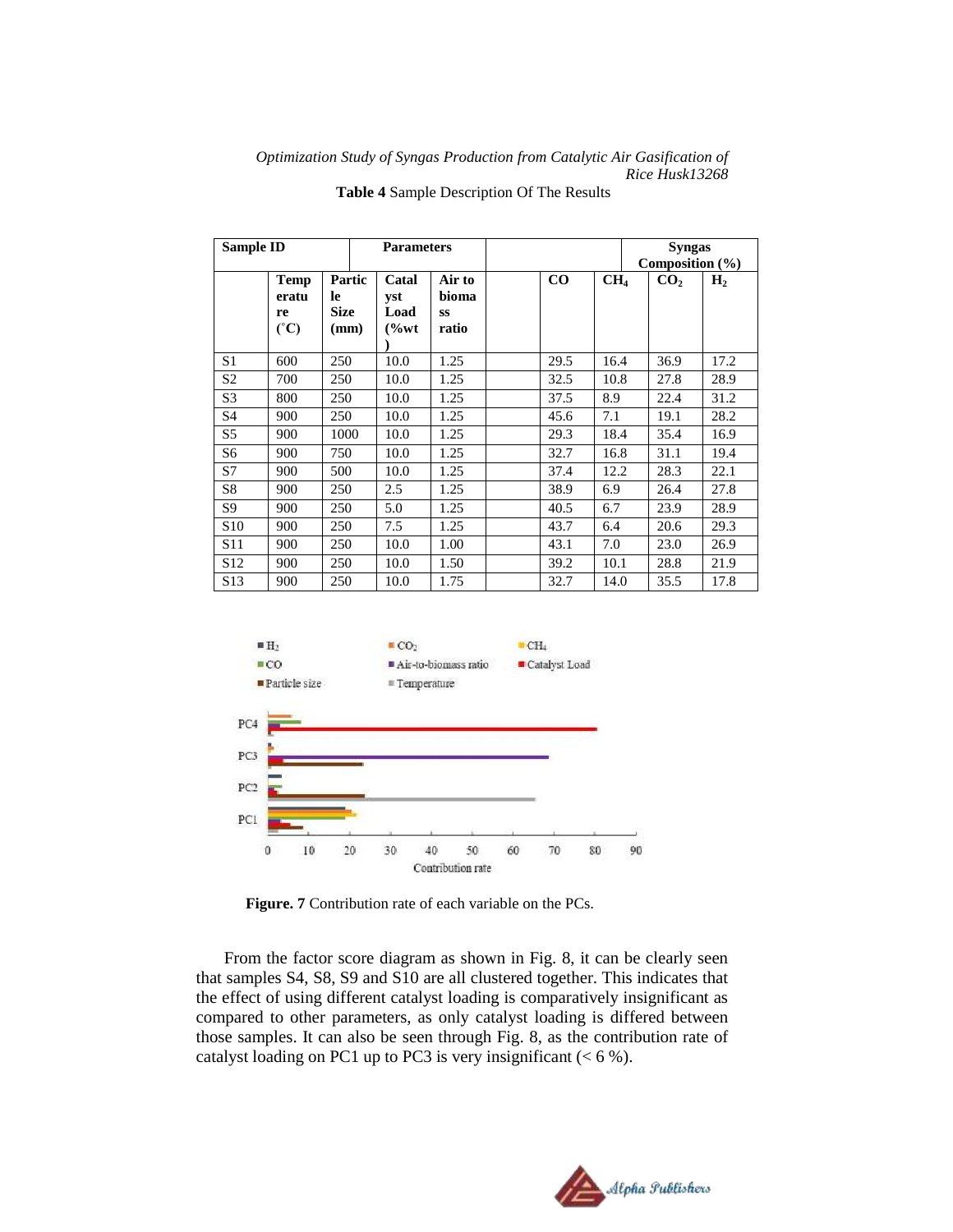Based on the loading plot as given in Fig. 9, temperature is positively proportional toward H2 and CO composition, while negatively with CO2 and CH4. Contrarily, air-to-biomass ratio, particle size, and catalyst loading have a positive relationship with CH4 and CO2 but negative with H2 and CO. Note that the drawback of PCA is that it is unable to capture the non-linear behaviour of the performance. However, this issue can be addressed by having appropriate study range of each operating parameter.



 **Figure. 8** Factor scores for each sample.



**Figure. 9** Loading plot of PCA.

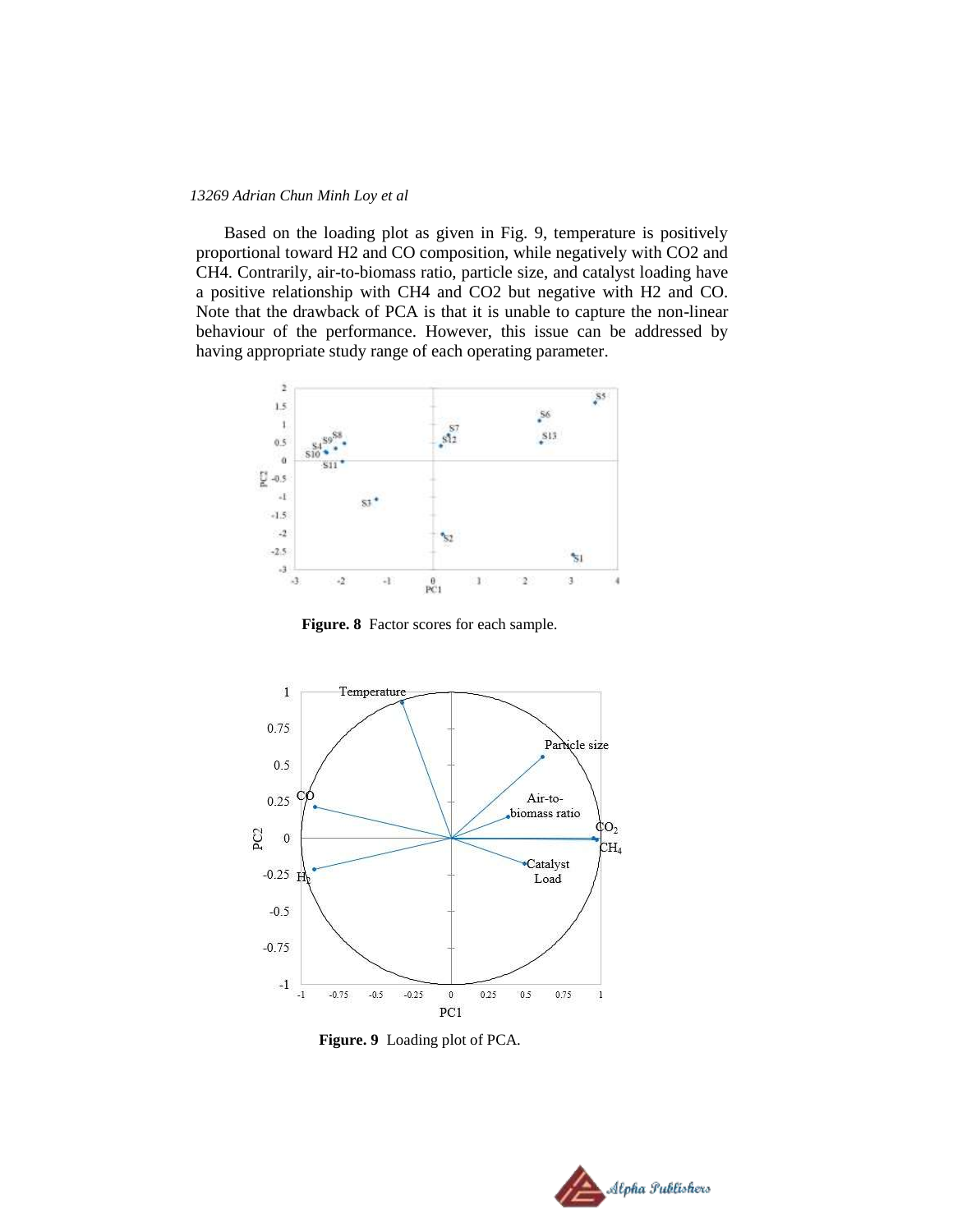.

# **4 Conclusion**

The process optimization study of catalytic gasification was successfully conducted in the TGA-MS system with coal bottom ash as catalyst. It was observed that at reaction temperature of 900oC, RH particle size of 250 μm, 10 wt% of catalyst quantities and 1.25 air to biomass ratio were the optimum input parameters for syngas composition to obtain 73.8 vol% syngas. The optimum conditions of the air gasification obtained in the TGA-MS study was also applied in a fixed bed gasifier to further confirm the influences of coal bottom ash as catalyst. It showed that the syngas composition obtained using fixed bed reactor was 3.25 % higher than TGA-MS (76.2 vol%). From the PCA analysis, it showed that reaction temperature is the dominant factor to enhance the syngas composition and catalyst loading is the most insignificant factor in producing the syngas.

## **Acknowledgment**

The authors would like to acknowledge the technical support from Centre for Biofuel and Biochemical Research (CBBR), Universiti Teknologi PETRONAS, Malaysia to conduct this research. Besides, the authors would also like to thank the financial support from International Foundation for Science, Stockholm, Sweden (Research Grant Agreement No, J-1-C6035-1) and ASEAN Science Technology and Innovation Fund (ASTIF) (Cost Center: 015ME-0058). We acknowledge Ministry of Education for HiCOE award to CBBR.

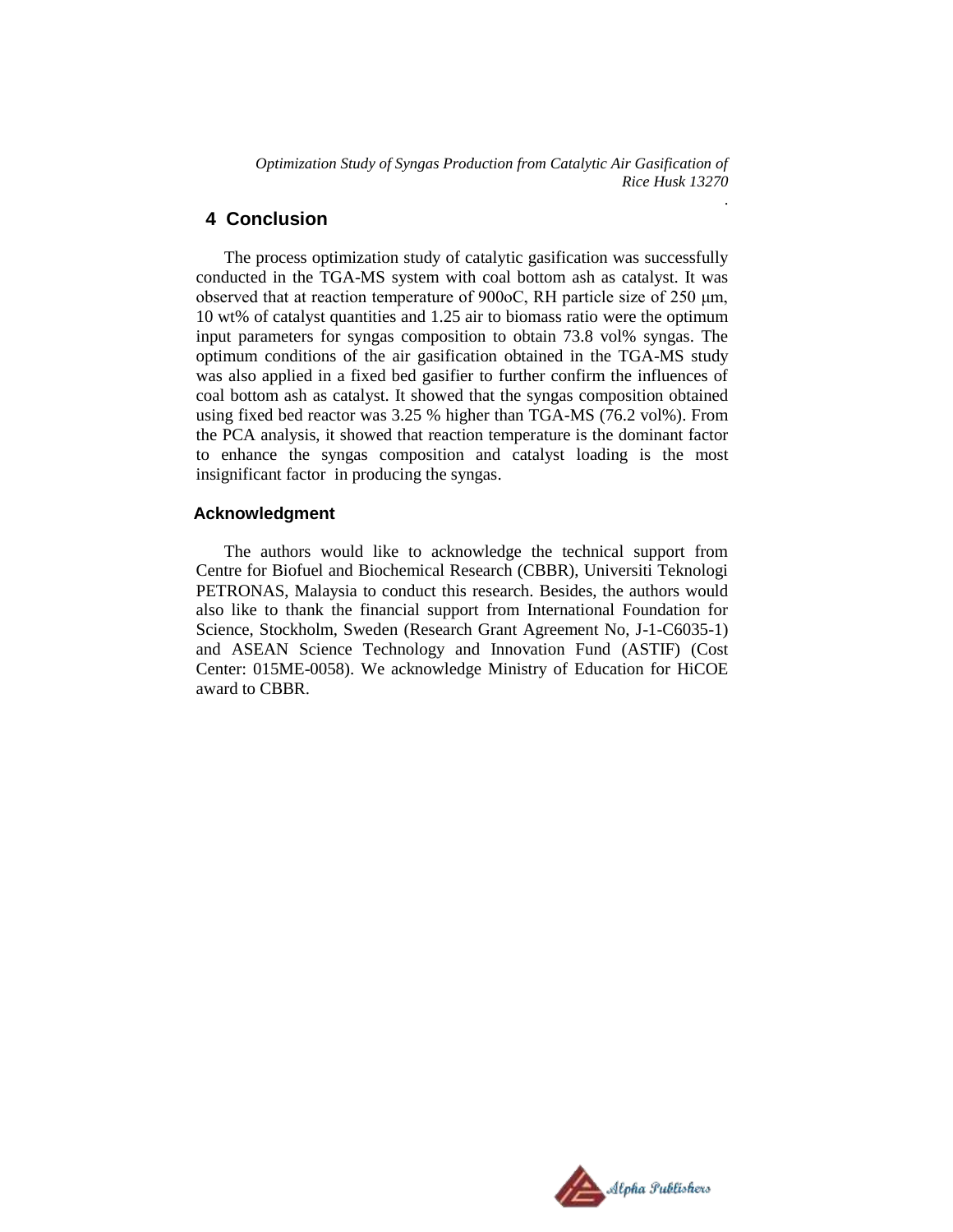#### **References**

- [1]G. B. Upton., B. F. Snyder., "Funding renewable energy: An analysis of renewable portfolio standards", Energy Economics, Vol.66, pp.205-216, 2017.
- [2]P. Faúndez., "Renewable energy in the equilibrium mix of electricity supply sources", Energy Economics, Vol. 67, pp.28-34, 2017.
- [3]S. B. Tsai., Y. Xue., J. Zhang., Q. Chen., Y. Liu., J. Zhou., W. Dong., ―Models for forecasting growth trends in renewable energy‖, Renewable and Sustainable Energy Reviews, Vol.77, pp.1169-1178, 2017.
- [4]M. Ozturk., N. Saba., V. Altay., R. Iqbal., K. R. Hakeem., M. Jawaid., F. H. Ibrahim., "Biomass and bioenergy: An overview of the development potential in Turkey and Malaysia", Renewable and Sustainable Energy Reviews, Vol. 79, pp. 1285-1302, 2017.
- [5]H. L. Zhu., Y. S. Zhang., M. Materazzi., G. Aranda., D. J. L. Brett., P. R. Shearing., G. Manos., "Co-gasification of beech-wood and polyethylene in a fluidized-bed reactor", Fuel Processing Technology, Vol. 190, pp. 29-37, 2019.
- [6]D.T. Pio., L. A. C. Tarelho., R. G. Pinto., M. A. A. Matos., J. R. Frade., A. Yaremchenko., G. S. Mishra., P. C. R. Pinto., "Low-cost catalysts for insitu improvement of producer gas quality during direct gasification of biomass", Energy, Vol.165, pp.442-454, 2018.
- [7]F. Pinto., R. André., M. Miranda., D. Neves., F. Varela., J. Santos., ―Effect of gasification agent on co-gasification of rice production wastes mixtures", Fuel, Vol.180, pp.407-416, 2016.
- [8]G. Oh., H. W. Ra., S. M. Yoon., T. Y. Mun., M. W. Seo., J. G. Lee, S. J. Yoon., "Gasification of coal water mixture in an entrained-flow gasifier: Effect of air and oxygen mixing ratio", Applied Thermal Engineering, Vol.129, pp.657-664, 2018.
- [9]H. Weldekidan., V. Strezov., G. Town., T. Kan., "Production and analysis of fuels and chemicals obtained from rice husk pyrolysis with concentrated solar radiation", Fuel, Vol.233, pp.396-403, 2018..
- $[10]Z$ . M. Chen., L. Zhang., "Catalyst and process parameters for the gasification of rice husk with pure CO2 to produce CO", Fuel Processing Technology, Vol.133, pp.227-231, 2015.
- [11]G. Zhang., H. Liu., J. Wang., B. Wu., "Catalytic gasification characteristics of rice husk with calcined dolomite", Energy, Vol.165, pp. 1173-1177, 2018.
- [12]M. Bharath., V. Raghavan., B. V. S. S. S. Prasad., S. R. Chakravarthy., ―Co-gasification of Indian rice husk and Indian coal with high-ash in bubbling fluidized bed gasification reactor", Applied Thermal Engineering, Vol.137, pp.608-615, 2018.
- [13]J. P. Makwana., J. Pandey., G. Mishra., "Improving the properties of producer gas using high temperature gasification of rice husk in a pilot scale fluidized bed gasifier (FBG)", Renewable Energy, Vol.130, pp. 943-951, 2019.

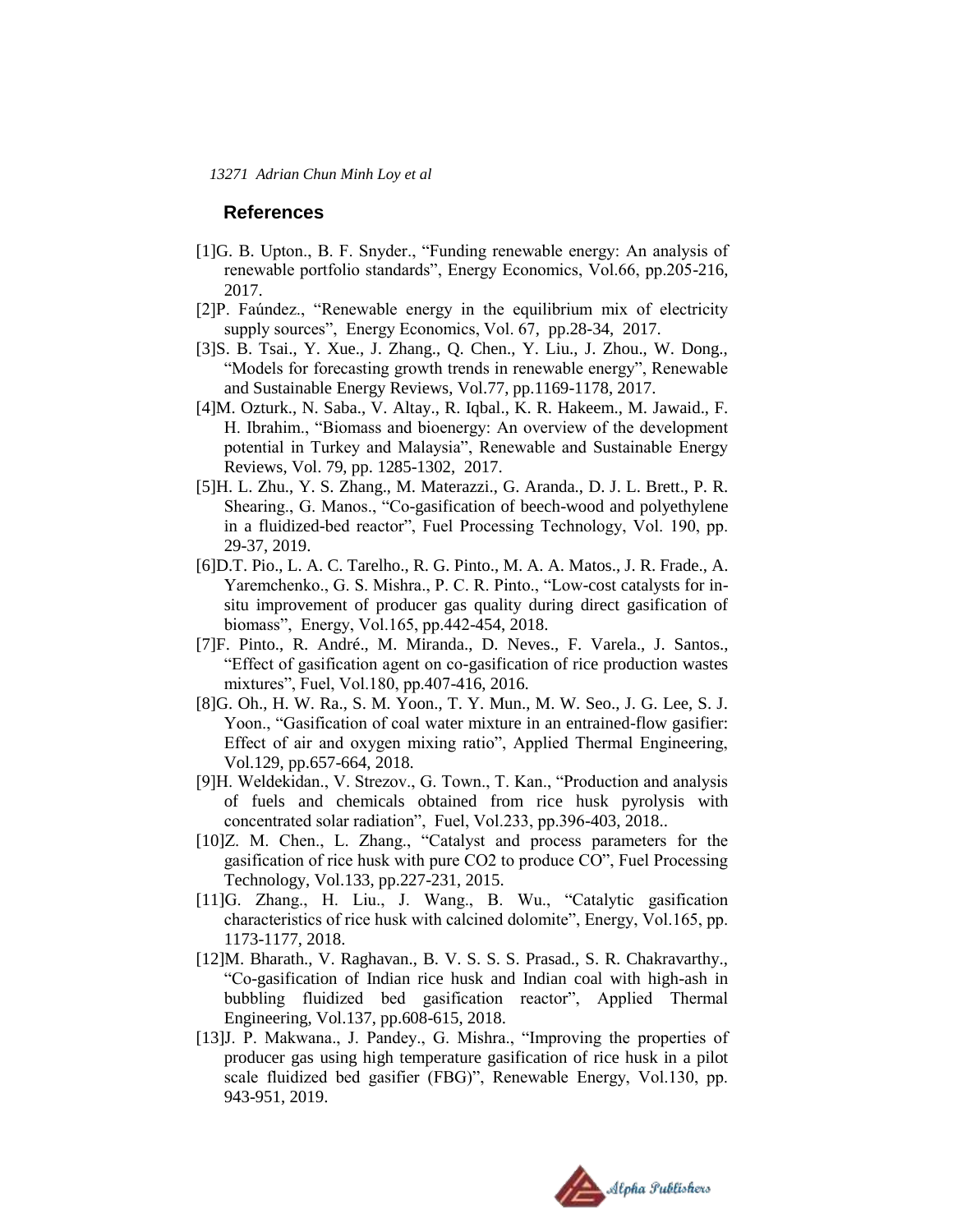[14]Y. Zhao., S. Sun., H. Che., Y. Guo., C. Gao., "Characteristics of cyclone gasification of rice husk", International Journal of Hydrogen Energy, Vol.37, no.22, pp.16962-16966, 2012.

- [15] J. J. R. Behainne and J. D. Martinez, "Performance analysis of an airblown pilot fluidized bed gasifier for rice husk," Energy for Sustainable Development, Vol. 18, no.1, 2014.
- [16]X. Gao., F. Xu., F. Bao., C. Tu., Y. Zhang., Y. Wang., Y. Yang., B. Li., ―Simulation and optimization of rice husk gasification using intrinsic reaction rate based CFD model", Renewable Energy, Vol.139, pp. 611-620, 2019.
- [17]P. C. Murugan., S. J. Sekhar., "Species Transport CFD model for the gasification of rice husk (Oryza Sativa) using downdraft gasifier", Computers and Electronics in Agriculture, Vol.139, pp.33-40, 2017.
- [18]K. Manatura., J. H. Lu., K. T. Wu., H. T. Hsu., "Exergy analysis on torrefied rice husk pellet in fluidized bed gasification", Applied Thermal Engineering, Vol.111, pp.1016-1024, 2017.
- [19]P.W. Olupot., A. Candia., E. Menya., R. Walozi., "Characterization of rice husk varieties in Uganda for biofuels and their techno-economic feasibility in gasification", Chemical Engineering Research and Design, Vol.107, pp.63-72, 2016.
- [20]M. Buyukada., "Probabilistic uncertainty analysis based on Monte Carlo simulations of co-combustion of hazelnut hull and coal blends: Datadriven modeling and response surface optimization", Bioresource Technology, Vol.225, pp.106-112, 2017.
- [21]A. C. M. Loy., S. Yusup., B. L. F. Chin., D. K. W. Gan., M. Shahbaz., M. N. Acda., P. Unrean., E. Rianawati., "Comparative study of in-situ catalytic pyrolysis of rice husk for syngas production: Kinetics modelling and product gas analysis", Journal of Cleaner Production, Vol.197, pp.1231-1243, 2018.
- [22]M, Shahbaz., S. Yusup., A. Inayt., D. O. Patrick., A. Pratama., M. Ammar., "Optimization of hydrogen and syngas production from PKS gasification by using coal bottom ash", Bioresource technology, Vol. 241, pp.284-295, 2017.
- [23]A. C. M. Loy., S. Yusup., M. K. Lam., B. L. F. Chin., M. Shahbaz., A. Yamamoto., M. N. Acda., "The effect of industrial waste coal bottom ash as catalyst in catalytic pyrolysis of rice husk for syngas production", Energy Conversion and Management, Vol.165, pp.541-554, 2018.
- [24]Y. Chen., Y. Hao., "Integrating principle component analysis and weighted support vector machine for stock trading signals prediction", Neurocomputing, Vol.321, pp.381-402, 2018.
- [25]S. Hosseinpour., M. Aghbashlo., and M. Tabatabaei., "Biomass higher heating value (HHV) modeling on the basis of proximate analysis using iterative network-based fuzzy partial least squares coupled with principle component analysis (PCA-INFPLS)", Fuel, Vol.222, pp.1-10, 2018.

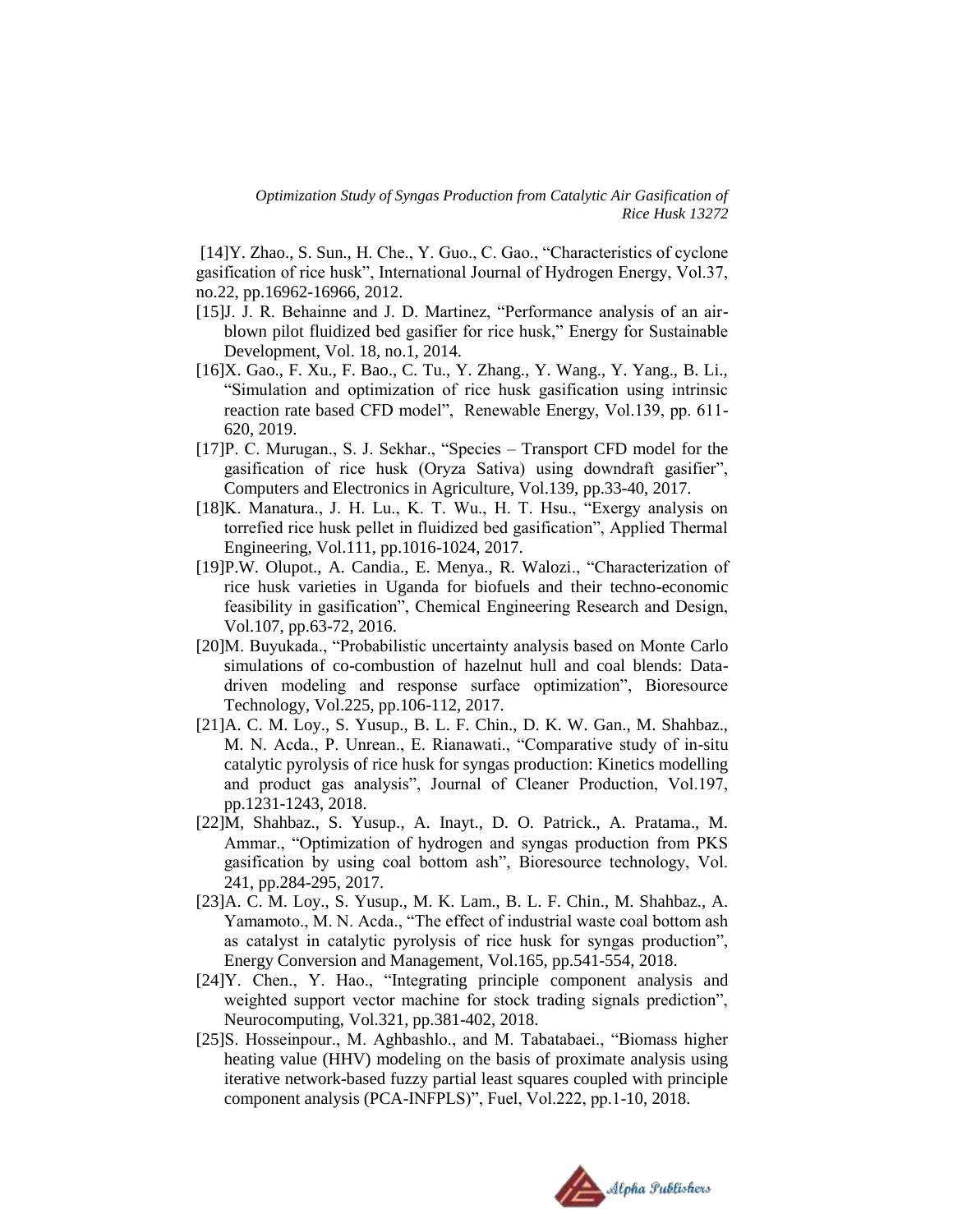- [26]A. C. M. Loy., D. K. W. Gan., S. Yusup., B. L. F. Chin., M. K. Lam., M. Shahbaz., E. Rianawati., "Thermogravimetric kinetic modelling of in-situ catalytic pyrolytic conversion of rice husk to bioenergy using rice hull ash catalyst", Bioresource Technology, Vol.261, pp.213-222, 2018.
- [27] B. S. How., H. L. Lam., "Sustainability evaluation for biomass supply chain synthesis: Novel principal component analysis (PCA) aided optimisation approach", Journal of Cleaner Production, Vol.189, pp. 941-961, 2018.
- [28]R. M. Esfahani., W. A. Wan, Ab, Karim, Ghani., M. A. Mohd, Salleh., S. Ali., "Hydrogen Rich Gas Production from Palm Kernel Shell by Applying Air Gasification in Fluidized Bed Reactor", Energy & Fuels, Vol.26, no.2, pp.1185-1191, 2012.
- [29]R. Moreira., A. Moral., F. Bimbela., A. Portugal., A. Ferreira., J. L.Sanchez., and L. Gandía., "Syngas production via catalytic oxidative steam reforming of glycerol using a Co/Al coprecipitated catalyst and different bed fillers", Fuel Processing Technology, Vol.189, pp.120-133, 2019.
- [30]D. Y. C. Leung., C. L. Wang., "Kinetic Modeling of Scrap Tire Pyrolysis", Energy & Fuels, Vol.13, no.2, pp.421-427, 1999.
- [31]S. Yang., X. Zhang., L. Chen., L. Sun., X. Xie., B. Zhao., "Production of syngas from pyrolysis of biomass using Fe/CaO catalysts: Effect of operating conditions on the process", Journal of Analytical and Applied Pyrolysis, Vol.125, pp.1-8, 2017.
- [32]S. A. Sulaiman., R. Roslan., M. Inayat., M. Yasin, Naz., "Effect of blending ratio and catalyst loading on co-gasification of wood chips and coconut waste", Journal of the Energy Institute, Vol.91, no.5 pp. 779- 785, 2018.
- [33]W. A. Wan, Ab, Karim, Ghani., R. A. Moghadam., M. A. M. Salleh., A. B. Alias., "Air gasification of agricultural waste in a fluidized bed gasifier: hydrogen production performance", Energies, Vol.2, pp.258-268, 2009.
- [34]S. Zhang., Q. Dong., L. Zhang., Y. Xiong., "High quality syngas production from microwave pyrolysis of rice husk with char-supported metallic catalysts", Bioresource Technology, Vol.191, pp.17-23, 2015.
- [35] J. Li., J. Liu., S. Liao., R. Yan., "Hydrogen-rich gas production by airsteam gasification of rice husk using supported nano-NiO/γ-Al2O3 catalyst", International Journal of Hydrogen Energy, Vol.35, no.14, pp. 7399-7404, 2010.
- [36]M. Venkatesan, K Balachander, S. G. Ramesh Kumar, "PWM Controlled 3-Phase Inverter for Renewable Energy Applications and Environmental Impacts", Journal of Green Engineering (JGE), Vol.9,no.2, pp.189-200 2019.
- [37]G.Supriya P.Sasikumar, V.Pavithra, M.Rahilabarvin,"Smart Home Emergy Management System Including Renewable Energy Based On

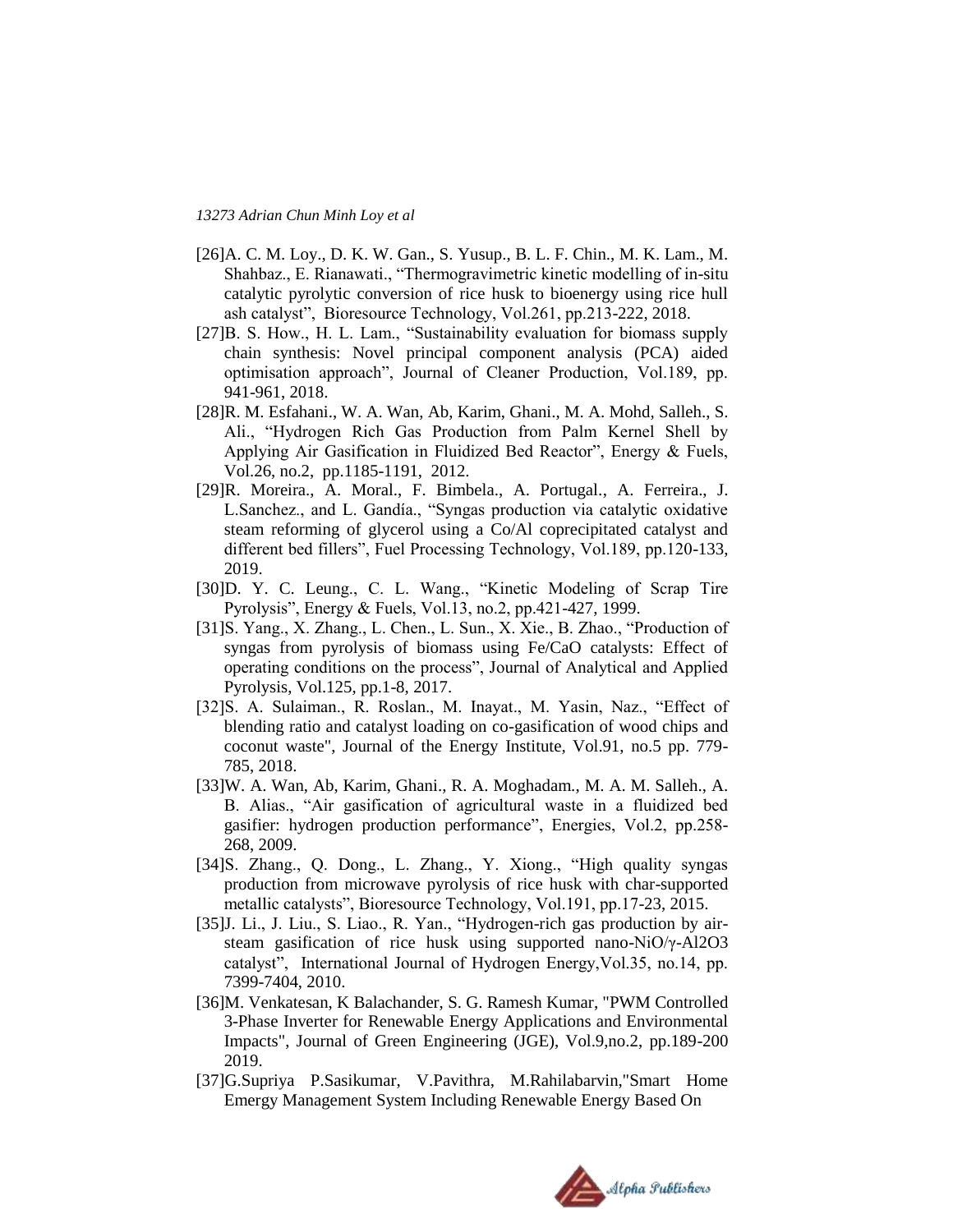Zigbee And Arm9 Microcontroller",International Journal Of Innovations In Scientific And Engineering Research (IJISER),Vol.4,no.2,pp.71- 77,2017.

[38]Rajeshkumar S Trishala A , Lakshmi T, "Physicochemical profile of Acacia catechu bark extract – An In vitro study",International Research Journal of Multidisciplinary Science & Technology (IRJMRS), Vol.3,no.2,pp.26-30,2018.

# **Biographies**



**Adrian Chun Minh Loy**, Department of Chemical Engineering, Universiti Teknologi PETRONAS, Bandar Seri Iskandar, Perak, Malaysia.



**Suzana Yusup**, Department of Chemical Engineering, Universiti Teknologi PETRONAS, Bandar Seri Iskandar, Perak, Malaysia.



**Bing Shen How**, Department of Chemical Engineering, Faculty of Engineering, Computing and Science, Swinburne University of Technology Jalan Simpang Tiga, Kuching, Sarawak, Malaysia.